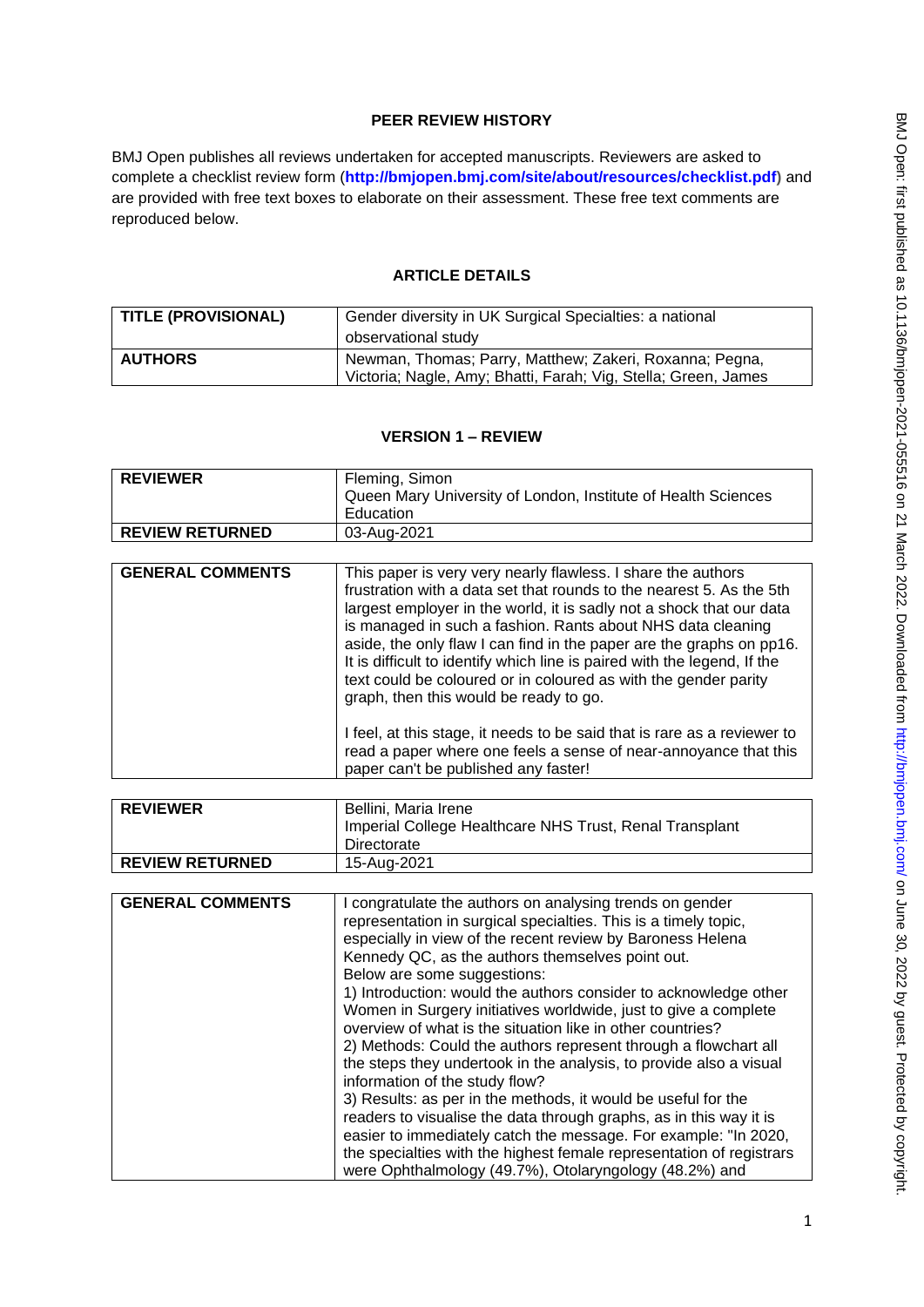| Paediatric Surgery (45.5%), followed by Plastic Surgery (42.2%),<br>General Surgery (39.8%), Urology (31.6%), Vascular Surgery<br>(25.0%), Neurosurgery (24.7%), Cardiothoracic Surgery (21.3%)<br>and Trauma and Orthopaedics (20.6%). There was a significant<br>difference observed between the surgical specialties (P<0.001).<br>For context, Ophthalmology had a significantly higher female<br>representation of registrars compared to Urology (49.7% vs 31.6%;<br>OR 2.14, 95% CI 1.68-2.72) and Trauma and Orthopaedics had a<br>significantly lower female representation compared to Urology<br>(20.6 vs 31.6%; OR 0.56 95% CI 0.45-0.70; Table 1)." I would<br>recommend to prepare figure representations of the specialty<br>accompanied by the number for these data.<br>4) Discussion: An important point is about the gender gap in<br>money retribution. It has been previously shown that females are<br>paid less, independently from their seniority, compared to males.<br>Would the authors consider to comment also into this aspect?<br>What are the steps the authors would recommend to eliminate<br>gender wage gaps between similar men and women with the same<br>experience?<br>5) We previously addressed a similar topic via means of the<br>ASGBI Women in Surgery Working Group: Bellini MI, Adair A,<br>Fotopoulou C, Graham Y, Hutson A, McNally S, Mohan H, Vig S,<br>Parks R, Papalois V. Changing the norm towards gender equity in<br>surgery: the women in surgery working group of the Association of<br>Surgeons of Great Britain and Ireland's perspective. J R Soc Med.<br>2019 Aug;112(8):325-329. doi: 10.1177/0141076819854194. The<br>authors might consider some valuable additions, particularly<br>regarding the mentorship and the value of social media to<br>overcome barriers and inequalities. |  |
|-----------------------------------------------------------------------------------------------------------------------------------------------------------------------------------------------------------------------------------------------------------------------------------------------------------------------------------------------------------------------------------------------------------------------------------------------------------------------------------------------------------------------------------------------------------------------------------------------------------------------------------------------------------------------------------------------------------------------------------------------------------------------------------------------------------------------------------------------------------------------------------------------------------------------------------------------------------------------------------------------------------------------------------------------------------------------------------------------------------------------------------------------------------------------------------------------------------------------------------------------------------------------------------------------------------------------------------------------------------------------------------------------------------------------------------------------------------------------------------------------------------------------------------------------------------------------------------------------------------------------------------------------------------------------------------------------------------------------------------------------------------------------------------------------------------------------------------------------------------|--|
|                                                                                                                                                                                                                                                                                                                                                                                                                                                                                                                                                                                                                                                                                                                                                                                                                                                                                                                                                                                                                                                                                                                                                                                                                                                                                                                                                                                                                                                                                                                                                                                                                                                                                                                                                                                                                                                           |  |

| <b>REVIEWER</b>        | Cooney, Carisa<br>Johns Hopkins University School of Medicine, Department of<br><b>Plastic and Reconstructive Surgery</b> |
|------------------------|---------------------------------------------------------------------------------------------------------------------------|
| <b>REVIEW RETURNED</b> | 07-Oct-2021                                                                                                               |

| <b>GENERAL COMMENTS</b> | Thank you for the opportunity to review the original research article<br>titled, "Gender diversity in UK Surgical Specialties: a national<br>observational study." This is a concise and clearly written article<br>that uses UK surgical workforce data to predict when gender parity<br>between men and women will occur within the surgical specialties<br>in the UK. My specific comments follow:                                              |
|-------------------------|----------------------------------------------------------------------------------------------------------------------------------------------------------------------------------------------------------------------------------------------------------------------------------------------------------------------------------------------------------------------------------------------------------------------------------------------------|
|                         | 1. It would be helpful to include information regarding the gender of<br>medical students feeding into the physician/surgeon trainee<br>pipeline(s) in the Introduction. Without this information it is difficult<br>to tell if the problem is attracting medical students to the surgical<br>specialties or earlier. Given the information on this in the<br>discussion, the gender representation is lower than even achieving<br>$a 1:1$ ratio. |
|                         | 2. When using the word gender, "man" & "woman" should be the<br>binary terms used since "male" & "female" refer to sex. Please<br>update terminology appropriately.                                                                                                                                                                                                                                                                                |
|                         | 3. Generally the Discussion would benefit from making better use<br>of the published literature and including more citations.                                                                                                                                                                                                                                                                                                                      |
|                         | a. One relevant citation is a paper we published in 2020: "Women<br>Continue to Be Underrepresented in Surgery: A Study of AMA and                                                                                                                                                                                                                                                                                                                 |
|                         | ACGME Data from 2000 to 2016" (PMID: 31889693 DOI:                                                                                                                                                                                                                                                                                                                                                                                                 |
|                         | 10.1016/j.jsurg.2019.10.001). Please include.                                                                                                                                                                                                                                                                                                                                                                                                      |
|                         | b. Can the authors expand on why some specialties' ratios are<br>improving and others are not? Can this be inferred through various                                                                                                                                                                                                                                                                                                                |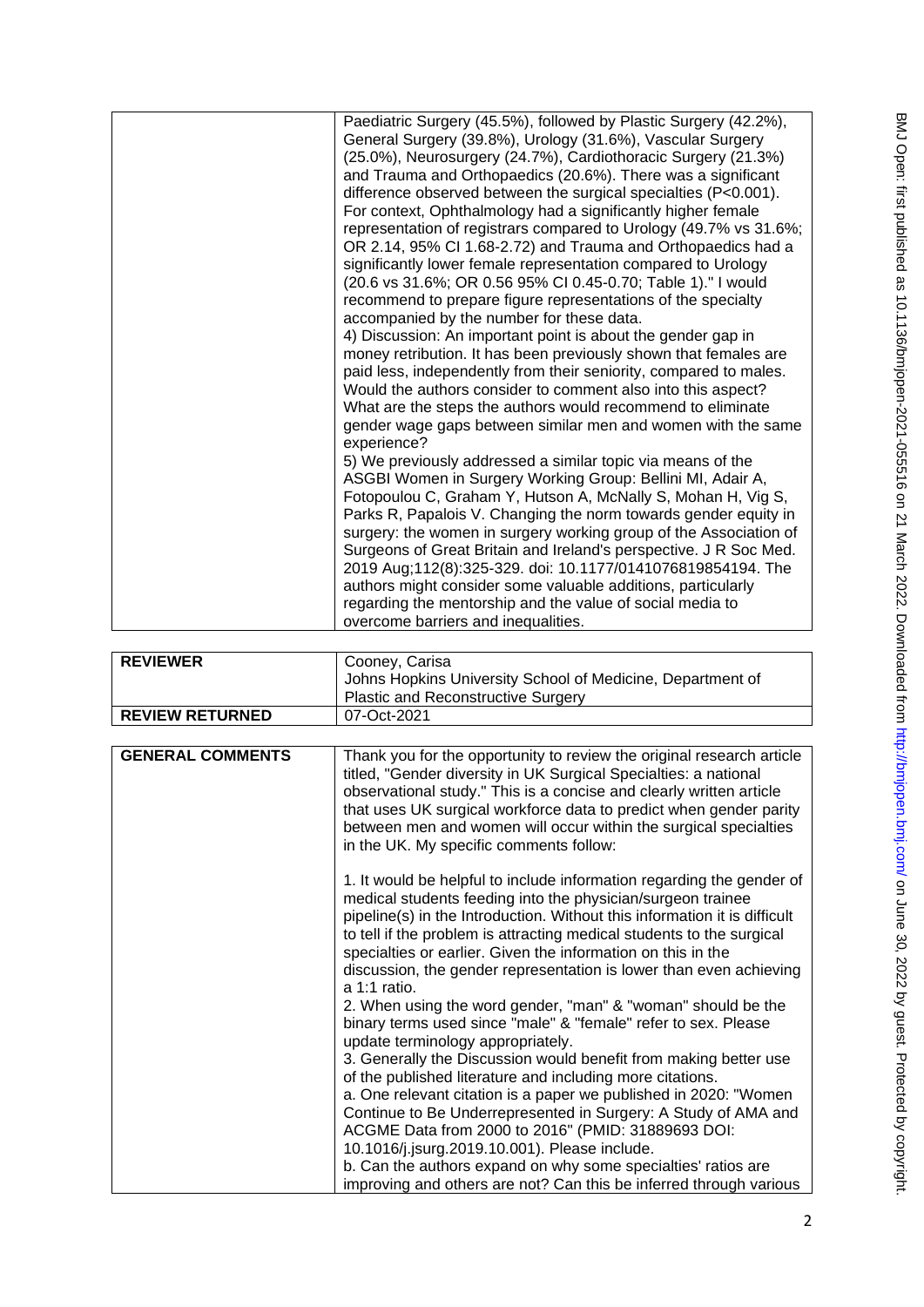| WinS efforts? Are certain surgical specialties viewed as more more<br>malignant than others?<br>c. Of the 10 paragraph Discussion, 3 paragraphs are spent on the<br>study limitations. While I appreciate the authors' transparency, I<br>am more interested in why they think the gender gap in surgery<br>exists and is in fact worse than 50/50 since medical school<br>entrants are 55/45 or 60/40.<br>d. Would appreciate more specific suggestions for future research<br>directions. Could be based on any published programs that have<br>demonstrated success in attracting women to surgery (e.g.,<br>mentoring).<br>4. Can it be made clear that the donor has consented to the<br>sharing of her having had surgery?<br>5. The header row in Table 1 should be more clearly labeled - "N"s<br>are missing specific labels. Don't leave this to inference. The Table<br>explanation could also be more illustrative. Many people will look<br>at tables without reading Results first, please clarify.<br>6. Figure 1: Please use same color-coded legend at left in Figure 1<br>as in Figure 2. Currently it is unclear since the lines bounce around<br>a bit. |
|-----------------------------------------------------------------------------------------------------------------------------------------------------------------------------------------------------------------------------------------------------------------------------------------------------------------------------------------------------------------------------------------------------------------------------------------------------------------------------------------------------------------------------------------------------------------------------------------------------------------------------------------------------------------------------------------------------------------------------------------------------------------------------------------------------------------------------------------------------------------------------------------------------------------------------------------------------------------------------------------------------------------------------------------------------------------------------------------------------------------------------------------------------------------------------|
| I appreciate the authors efforts in perfoming this study & look<br>forward to their edits/responses.                                                                                                                                                                                                                                                                                                                                                                                                                                                                                                                                                                                                                                                                                                                                                                                                                                                                                                                                                                                                                                                                        |

# **VERSION 1 – AUTHOR RESPONSE**

Reviewer: 1

Dr. Simon Fleming, Queen Mary University of London

Comments to the Author:

This paper is very very nearly flawless. I share the authors frustration with a data set that rounds to the nearest 5. As the 5th largest employer in the world, it is sadly not a shock that our data is managed in such a fashion. Rants about NHS data cleaning aside, the only flaw I can find in the paper are the graphs on pp16. It is difficult to identify which line is paired with the legend, If the text could be coloured or in coloured as with the gender parity graph, then this would be ready to go.

I feel, at this stage, it needs to be said that is rare as a reviewer to read a paper where one feels a sense of near-annoyance that this paper can't be published any faster!

Many thanks for reviewing our manuscript, Figure 1 has been reformatted with colour-coded labels.

Reviewer: 2

Dr. Maria Irene Bellini, Imperial College Healthcare NHS Trust

Comments to the Author:

I congratulate the authors on analysing trends on gender representation in surgical specialties. This is a timely topic, especially in view of the recent review by Baroness Helena Kennedy QC, as the authors themselves point out.

Many thanks for reviewing our manuscript, we have done our best to address every suggestion Below are some suggestions:

1) Introduction: would the authors consider to acknowledge other Women in Surgery initiatives worldwide, just to give a complete overview of what is the situation like in other countries?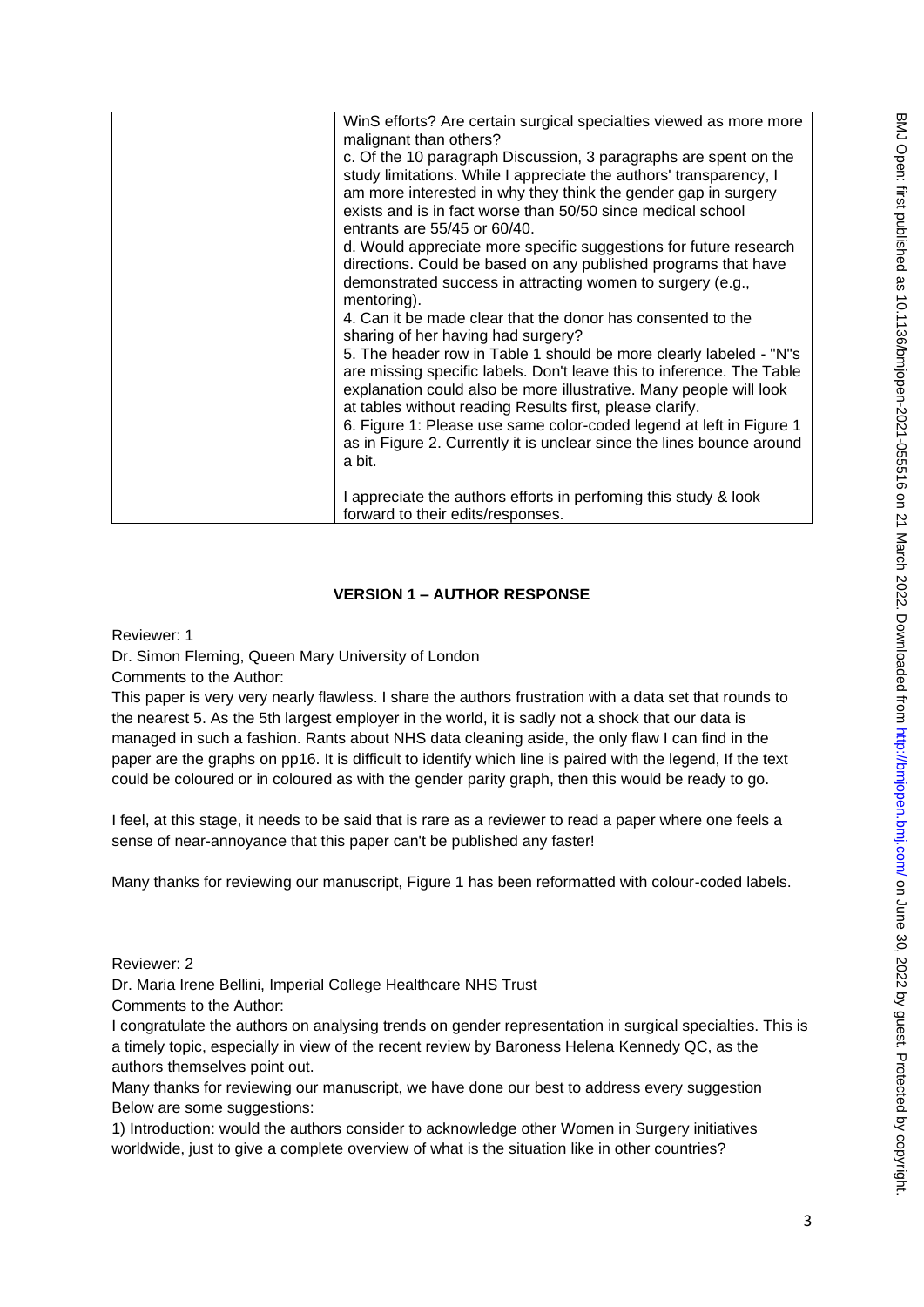Thank you, a comment on this has been added and other Women in Surgery initiatives are included (lines 132-136)

2) Methods: Could the authors represent through a flowchart all the steps they undertook in the analysis, to provide also a visual information of the study flow?

We have produced a flowchart for the selection for time-to-parity analysis which is now Figure 1. 3) Results: as per in the methods, it would be useful for the readers to visualise the data through graphs, as in this way it is easier to immediately catch the message. For example: "In 2020, the specialties with the highest female representation of registrars were Ophthalmology (49.7%), Otolaryngology (48.2%) and Paediatric Surgery (45.5%), followed by Plastic Surgery (42.2%), General Surgery (39.8%), Urology (31.6%), Vascular Surgery (25.0%), Neurosurgery (24.7%), Cardiothoracic Surgery (21.3%) and Trauma and Orthopaedics (20.6%). There was a significant difference observed between the surgical specialties (P<0.001). For context, Ophthalmology had a significantly higher female representation of registrars compared to Urology (49.7% vs 31.6%; OR 2.14, 95% CI 1.68-2.72) and Trauma and Orthopaedics had a significantly lower female representation compared to Urology (20.6 vs 31.6%; OR 0.56 95% CI 0.45-0.70; Table 1)." I would recommend to prepare figure representations of the specialty accompanied by the number for these data.

Thank you for this suggestion, whilst we understand how this could help, we are concerned that further figures would be repeating information/data that is already displayed in the text, table 1 and figure 2.

The female representation for 2020 can be seen in Figure 2 as these graphs include the data points for 2020. Table 1 also displays this data with specialties listed in descending order by female representation. To make Table 1 easier to read the ORs are colour coded to demonstrate which are greater or lesser than urology and we have updated the figure description to make this clearer.

As Table 1 and Figure 2 are essential we feel that further figures would be repeating information that is already displayed. However, if you or the editors feel this is essential, we would be happy to provide this.

4) Discussion: An important point is about the gender gap in money retribution. It has been previously shown that females are paid less, independently from their seniority, compared to males. Would the authors consider to comment also into this aspect? What are the steps the authors would recommend to eliminate gender wage gaps between similar men and women with the same experience? We have added a paragraph referring to this in the discussion and cited the mend the gap report on gender pay gap in medicine. (line 132-136)

5) We previously addressed a similar topic via means of the ASGBI Women in Surgery Working Group: Bellini MI, Adair A, Fotopoulou C, Graham Y, Hutson A, McNally S, Mohan H, Vig S, Parks R, Papalois V. Changing the norm towards gender equity in surgery: the women in surgery working group of the Association of Surgeons of Great Britain and Ireland's perspective. J R Soc Med. 2019 Aug;112(8):325-329. doi: 10.1177/0141076819854194. The authors might consider some valuable additions, particularly regarding the mentorship and the value of social media to overcome barriers and inequalities.

Thank you for bringing this to our attention, we have included this work as a reference and specifically commented on mentorship and advantages of social media (line 387-391).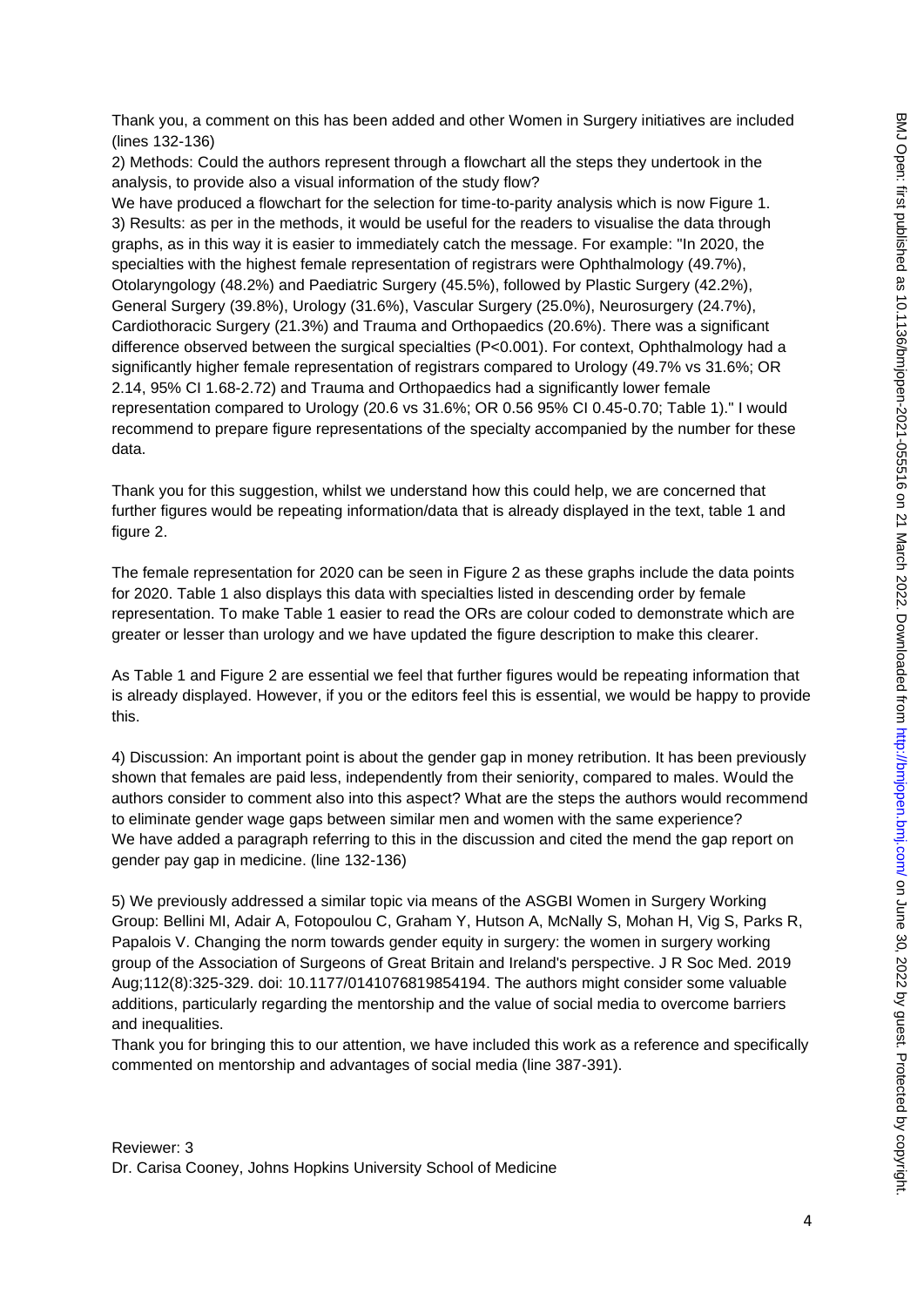Comments to the Author:

Thank you for the opportunity to review the original research article titled, "Gender diversity in UK Surgical Specialties: a national observational study." This is a concise and clearly written article that uses UK surgical workforce data to predict when gender parity between men and women will occur within the surgical specialties in the UK. My specific comments follow:

We thank you for taking the time to review our work and are grateful for your suggestions, which we believe have enhanced the article.

1. It would be helpful to include information regarding the gender of medical students feeding into the physician/surgeon trainee pipeline(s) in the Introduction. Without this information it is difficult to tell if the problem is attracting medical students to the surgical specialties or earlier. Given the information on this in the discussion, the gender representation is lower than even achieving a 1:1 ratio. We agree that this adds to the framing of the issue, we have included this information in the introduction (line 118-122)

2. When using the word gender, "man" & "woman" should be the binary terms used since "male" & "female" refer to sex. Please update terminology appropriately.

This is a very important point, and we apologise that it was not addressed in the original submission. Whilst the terms 'male' and 'female' do refer to sex assignment at birth, in demographic data collection these terms are often used to identify a person's gender.

As the data we analysed and much of the literature use demographic data use the terms 'male' and 'female' for gender, rather than 'man' and 'woman', we will also use these terms. When using the term 'female' to describe surgical consultants or registrars we will therefore mean 'people who responded as female when asked their gender' rather than 'people who were assigned the female sex at birth'.

We have added a description of this under the title Terminology in the Methods section. (Starts line 168)

3. Generally the Discussion would benefit from making better use of the published literature and including more citations.

We have included several additional citations which have hopefully improved our discussion. a. One relevant citation is a paper we published in 2020: "Women Continue to Be Underrepresented in Surgery: A Study of AMA and ACGME Data from 2000 to 2016" (PMID: 31889693 DOI: 10.1016/j.jsurg.2019.10.001). Please include.

Thank you for bringing this work to our attention, we have now included this citation and specifically comment on it in the discussion (line 312-314).

b. Can the authors expand on why some specialties' ratios are improving and others are not? Can this be inferred through various WinS efforts? Are certain surgical specialties viewed as more more malignant than others?

We have commented that the reasons for these changes are unclear but hypothesised that for specialties with lower female representation it is possible that they have even fewer role models, greater implicit bias or more discriminatory cultures than the other specialties

c. Of the 10 paragraph Discussion, 3 paragraphs are spent on the study limitations. While I appreciate the authors' transparency, I am more interested in why they think the gender gap in surgery exists and is in fact worse than 50/50 since medical school entrants are 55/45 or 60/40.

Thank you for this suggestion, we have added 4 extra paragraphs discussing topics related to the gender gap and also stated that it is more pronounced when we consider that female representation in medical student entrants has remained between 55 and 60% for the last 25 years in the UK

d. Would appreciate more specific suggestions for future research directions. Could be based on any published programs that have demonstrated success in attracting women to surgery (e.g., mentoring).